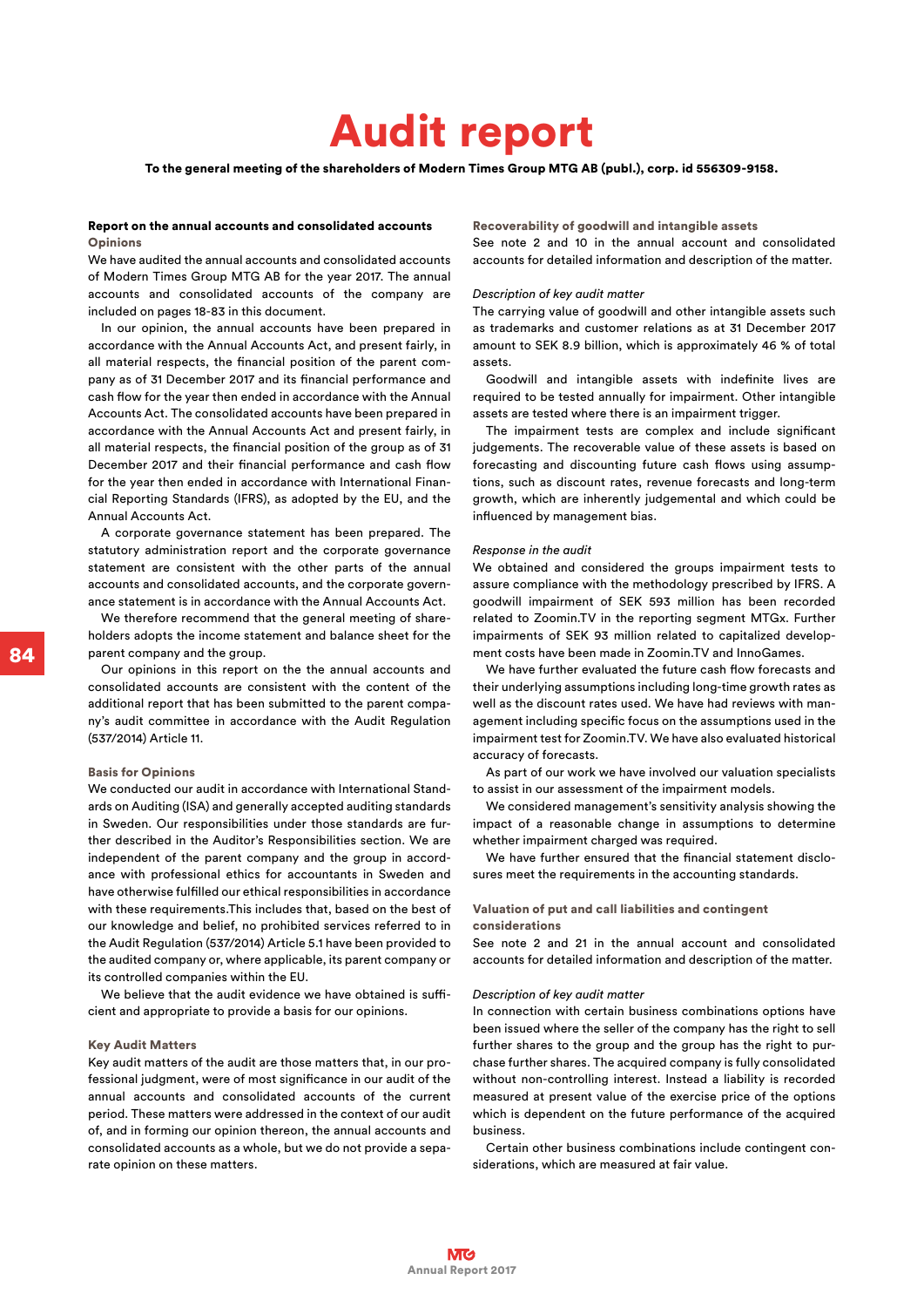At 31 December 2017 the carrying value of these put liabilites and contingent considerations are SEK 1 billion in the balance sheet.

The value is calculated based on the terms in agreements including estimates of future revenue growth and operating margin discounted to present value. The calculation of the value therefore include significant judgements which could be influenced by management bias.

## *Response in the audit*

We obtained and considered the group's valuation of the put and call liabililties and contingent considerations and evaluated the forecasts for revenue growth and operating margin as well as the discount rates used. Major changes in estimated fair value are recorded related to Zoomin.TV and Splay.

As part of our work we have involved our valuation specialists to assist in our assessment of the calculated values.

We have further ensured that the financial statement disclosures fulfill met requirements in the accounting standards.

# Program rights amortisation

See note 2 and 3 in the annual account and consolidated accounts for detailed information and description of the matter.

## *Description of key audit matter*

Payments for program rights are reported either as inventory or as prepaid expenses mainly depending on the start of the license period. Program rights inventory, where the license period has started, amount to SEK 2.1 billion as per 31 December 2017. Determining the timing and amount of program right expense recognized in the period requires judgement in selection the appropriate recognition profile and ensuring that this profile achieves the objective of recognizing inventory expense in line with the way that it is consumed by the group.

There is a risk that the recognition profile selected by management does not correctly recognize the expense in line with consumption.

## *Response in the audit*

We examined the method for expensing program rights inventory, taking into account the differing genres of programs, any significant changes in viewing patterns during the year and other assessments made by the group. In addition sample testing on contract were performed to evaluate acqusition cost and amortisation periods.

We assessed whether the carrying value of the balances are considered recoverable by analyzing the assets on a portfolio basis and comparing the carrying value at 31 December 2017 against current year revenue and forecasts to determine if any indicators of impairment exist.

# Other Information than the annual accounts and consolidated accounts

This document also contains other information than the annual accounts and consolidated accounts and is found on pages 1-17 and 88-92. The Board of Directors and the Managing Director are responsible for this other information.

Our opinion on the annual accounts and consolidated accounts does not cover this other information and we do not express any form of assurance conclusion regarding this other information.

In connection with our audit of the annual accounts and consolidated accounts, our responsibility is to read the information identified above and consider whether the information is materially inconsistent with the annual accounts and consolidated accounts. In this procedure we also take into account our knowledge otherwise obtained in the audit and assess whether the information otherwise appears to be materially misstated.

If we, based on the work performed concerning this information, conclude that there is a material misstatement of this other information, we are required to report that fact. We have nothing to report in this regard.

# Responsibilities of the Board of Directors and the Managing Director

The Board of Directors and the Managing Director are responsible for the preparation of the annual accounts and consolidated accounts and that they give a fair presentation in accordance with the Annual Accounts Act and, concerning the consolidated accounts, in accordance with IFRS as adopted by the EU. The Board of Directors and the Managing Director are also responsible for such internal control as they determine is necessary to enable the preparation of annual accounts and consolidated accounts that are free from material misstatement, whether due to fraud or error.

In preparing the annual accounts and consolidated accounts The Board of Directors and the Managing Director are responsible for the assessment of the company's and the group's ability to continue as a going concern. They disclose, as applicable, matters related to going concern and using the going concern basis of accounting. The going concern basis of accounting is however not applied if the Board of Directors and the Managing Director intend to liquidate the company, to cease operations, or has no realistic alternative but to do so.

The Audit Committee shall, without prejudice to the Board of Director's responsibilities and tasks in general, among other things oversee the company's financial reporting process.

#### Auditor's responsibility

Our objectives are to obtain reasonable assurance about whether the annual accounts and consolidated accounts as a whole are free from material misstatement, whether due to fraud or error, and to issue an auditor's report that includes our opinions. Reasonable assurance is a high level of assurance, but is not a guarantee that an audit conducted in accordance with ISAs and generally accepted auditing standards in Sweden will always detect a material misstatement when it exists. Misstatements can arise from fraud or error and are considered material if, individually or in the aggregate, they could reasonably be expected to influence the economic decisions of users taken on the basis of these annual accounts and consolidated accounts.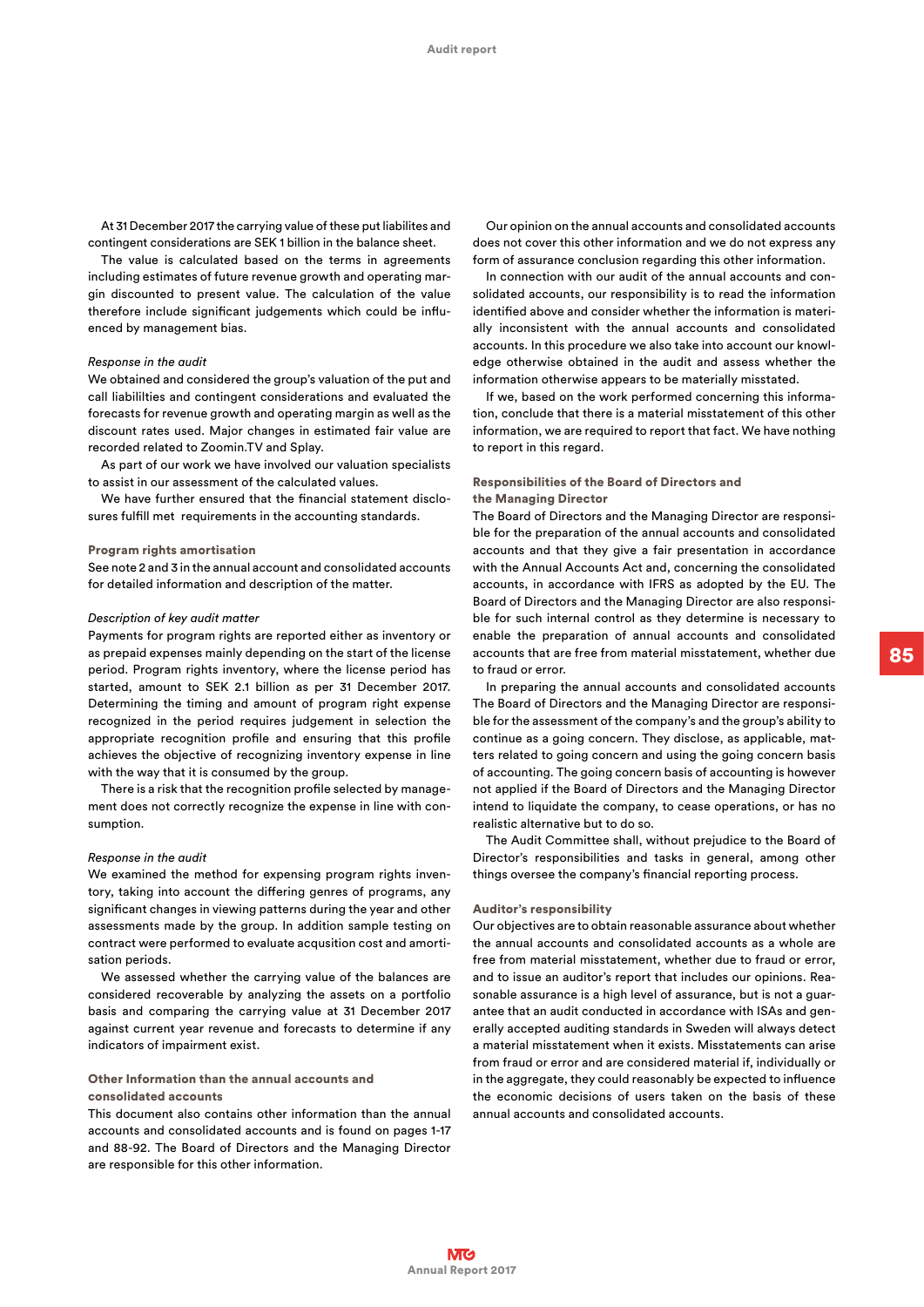As part of an audit in accordance with ISAs, we exercise professional judgment and maintain professional scepticism throughout the audit. We also:

- Identify and assess the risks of material misstatement of the annual accounts and consolidated accounts, whether due to fraud or error, design and perform audit procedures responsive to those risks, and obtain audit evidence that is sufficient and appropriate to provide a basis for our opinions. The risk of not detecting a material misstatement resulting from fraud is higher than for one resulting from error, as fraud may involve collusion, forgery, intentional omissions, misrepresentations, or the override of internal control.
- Obtain an understanding of the company's internal control relevant to our audit in order to design audit procedures that are appropriate in the circumstances, but not for the purpose of expressing an opinion on the effectiveness of the company's internal control.
- Evaluate the appropriateness of accounting policies used and the reasonableness of accounting estimates and related disclosures made by the Board of Directors and the Managing Director.
- Conclude on the appropriateness of the Board of Directors' and the Managing Director's, use of the going concern basis of accounting in preparing the annual accounts and consolidated accounts. We also draw a conclusion, based on the audit evidence obtained, as to whether any material uncertainty exists related to events or conditions that may cast significant doubt on the company's and the group's ability to continue as a going concern. If we conclude that a material uncertainty exists, we are required to draw attention in our auditor's report to the related disclosures in the annual accounts and consolidated accounts or, if such disclosures are inadequate, to modify our opinion about the annual accounts and consolidated accounts. Our conclusions are based on the audit evidence obtained up to the date of our auditor's report. However, future events or conditions may cause a company and a group to cease to continue as a going concern.
- Evaluate the overall presentation, structure and content of the annual accounts and consolidated accounts, including the disclosures, and whether the annual accounts and consolidated accounts represent the underlying transactions and events in a manner that achieves fair presentation.
- Obtain sufficient and appropriate audit evidence regarding the financial information of the entities or business activities within the group to express an opinion on the consolidated accounts. We are responsible for the direction, supervision and performance of the group audit. We remain solely responsible for our opinions.

We must inform the Board of Directors of, among other matters, the planned scope and timing of the audit. We must also inform of significant audit findings during our audit, including any significant deficiencies in internal control that we identified.

We must also provide the Board of Directors with a statement that we have complied with relevant ethical requirements regarding independence, and to communicate with them all relation-

ships and other matters that may reasonably be thought to bear on our independence, and where applicable, related safeguards.

From the matters communicated with the Board of Directors, we determine those matters that were of most significance in the audit of the annual accounts and consolidated accounts, including the most important assessed risks for material misstatement, and are therefore the key audit matters. We describe these matters in the auditor's report unless law or regulation precludes disclosure about the matter.

# Report on other legal and regulatory requirements **Opinions**

In addition to our audit of the annual accounts and consolidated accounts, we have also audited the administration of the Board of Directors and the Managing Director of Modern Times Group MTG AB for the year 2017 and the proposed appropriations of the company's profit or loss.

We recommend to the general meeting of shareholders that the profit be appropriated in accordance with the proposal in the statutory administration report and that the members of the Board of Directors and the Managing Director be discharged from liability for the financial year.

#### Basis for Opinions

We conducted the audit in accordance with generally accepted auditing standards in Sweden. Our responsibilities under those standards are further described in the Auditor's Responsibilities section. We are independent of the parent company and the group in accordance with professional ethics for accountants in Sweden and have otherwise fulfilled our ethical responsibilities in accordance with these requirements.

We believe that the audit evidence we have obtained is sufficient and appropriate to provide a basis for our opinions.

# Responsibilities of the Board of Directors and the Managing Director

The Board of Directors is responsible for the proposal for appropriations of the company's profit or loss. At the proposal of a dividend, this includes an assessment of whether the dividend is justifiable considering the requirements which the company's and the group's type of operations, size and risks place on the size of the parent company's and the group's equity, consolidation requirements, liquidity and position in general.

The Board of Directors is responsible for the company's organization and the administration of the company's affairs. This includes among other things continuous assessment of the company's and the group's financial situation and ensuring that the company's organization is designed so that the accounting, management of assets and the company's financial affairs otherwise are controlled in a reassuring manner.

The Managing Director shall manage the ongoing administration according to the Board of Directors' guidelines and instructions and among other matters take measures that are necessary to fulfill the company's accounting in accordance with law and handle the management of assets in a reassuring manner.